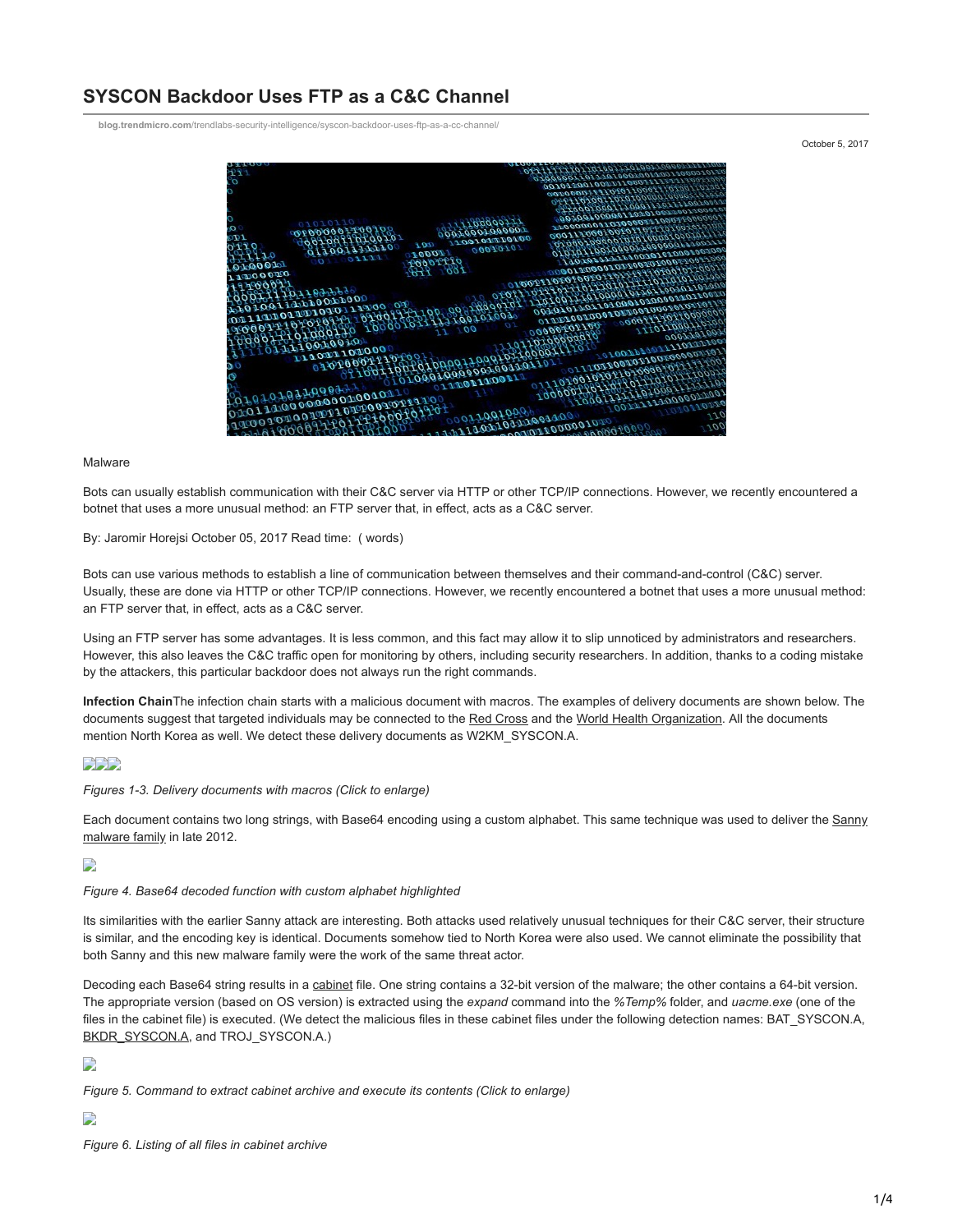**UAC bypass and installation***Uacme.exe*, as the name suggests, determines the operating system version. Based on that information, it either directly executes *install.bat* (for older Windows versions) or injects *dummy.dll* into the *taskhost(ex)* process, which attempts to execute *install.bat* without a [UAC prompt](https://msdn.microsoft.com/en-us/library/cc505883.aspx) appearing.

## D

### *Figure 7. uacme.exe and UAC bypass*

*Install.bat* copies two files: *ipnet.dll* (the main file) and *ipnet.ini* (configuration file) into *%Windows%\System32*, configures new malicious *COMSysApp* service using the *[sc](https://technet.microsoft.com/en-us/library/bb490995.aspx)* command line utility, adds the service parameters into the registry, starts the malicious service, and deletes all previously created files in the *%Temp%* directory. This does two things: it sets up the backdoor's autostart routine, and deletes some traces of its previous activity, making detection more difficult.

## D

### *Figure 8. Service installation*

Important parameters for the service configuration are "*type=own"*, which according to MSDN documentation means that it has its own *svchost.exe* process in which the *ipnet.dll* runs. The parameter "*start = auto*" starts the service every time the computer is restarted.

*Ipnet.ini* is a text file encoded in the same way as the two cabinet files.

## D

### *Figure 9. Configuration file*

Decoding the configuration reveals a URL for the [byethost](https://byet.host/) free FTP service provider, as well as a set of login credentials.

**The backdoor**The malware first gets the computer name, which it uses as the affected machine's identifier. It then logs into the FTP server using the credentials in the configuration file, enters the */htdocs/* directory, and monitors existing *.txt* file names. If the file name contains "To EVERYONE", it means that the file should be processed by everyone. If it contains "to computer\_name", then the file should be processed (and later deleted) only by the victim computer with the matching computer\_name.

After the backdoor processes the command, it lists all the currently running processes by calling "*cmd /c tasklist >%ws*", which is then packed, encoded and uploaded to FTP under following name pattern "*From %s (%02d-%02d %02d-%02d-%02d).txt*", i.e. computer name followed by date and time of the task execution.

## D

#### *Figure 10. Construction of name of the uploaded file*

This shows that the communication between the victim's computer and the bot master is done via uploaded files. However, the files are generally zipped and encoded with the same custom Base64 encoding used earlier.

Compression of the files is done using the [Shell Automation Service](https://msdn.microsoft.com/en-us/library/windows/desktop/bb776890(v=vs.85).aspx), which is part of Windows itself. No external library is needed. The malware first creates a 22-byte long empty *.zip* file by executing the instructions below. The content of the newly created *.zip* file in hex is "*504b0506000000000000000000000000000000000000*", which is basically an empty *.zip* archive.

## D

*Figure 11. Instructions creating empty .zip file*

## D

## *Figure 12. Empty .zip file opened in Explorer*

The malware then uses the *Folder.CopyHere* method to copy files into the empty *.zip* archive, so these files are compressed by the operating system. According to MSDN documentation, these are the flags used while copying:

- 0x1000 = Only operate in the local directory. Do not operate recursively into subdirectories.
- 0x0400 = Do not display a user interface if an error occurs.
- 0x0010 = Respond with "Yes to All" for any dialog box that is displayed.
- 0x0004 = Do not display a progress dialog box.

## D

#### *Figure 13. Flags used by Folder.CopyHere method*

These flags ensure that no dialog box appears and no errors are shown to the victim. All these operations remain hidden in the background. After compression is finished, the compressed files are encoded with Base64 and uploaded to the FTP server. For downloading files from FTP server, the reverse operations would be performed by the threat actor.

**C&C communication protocol**Bots listen to and can process several supported commands: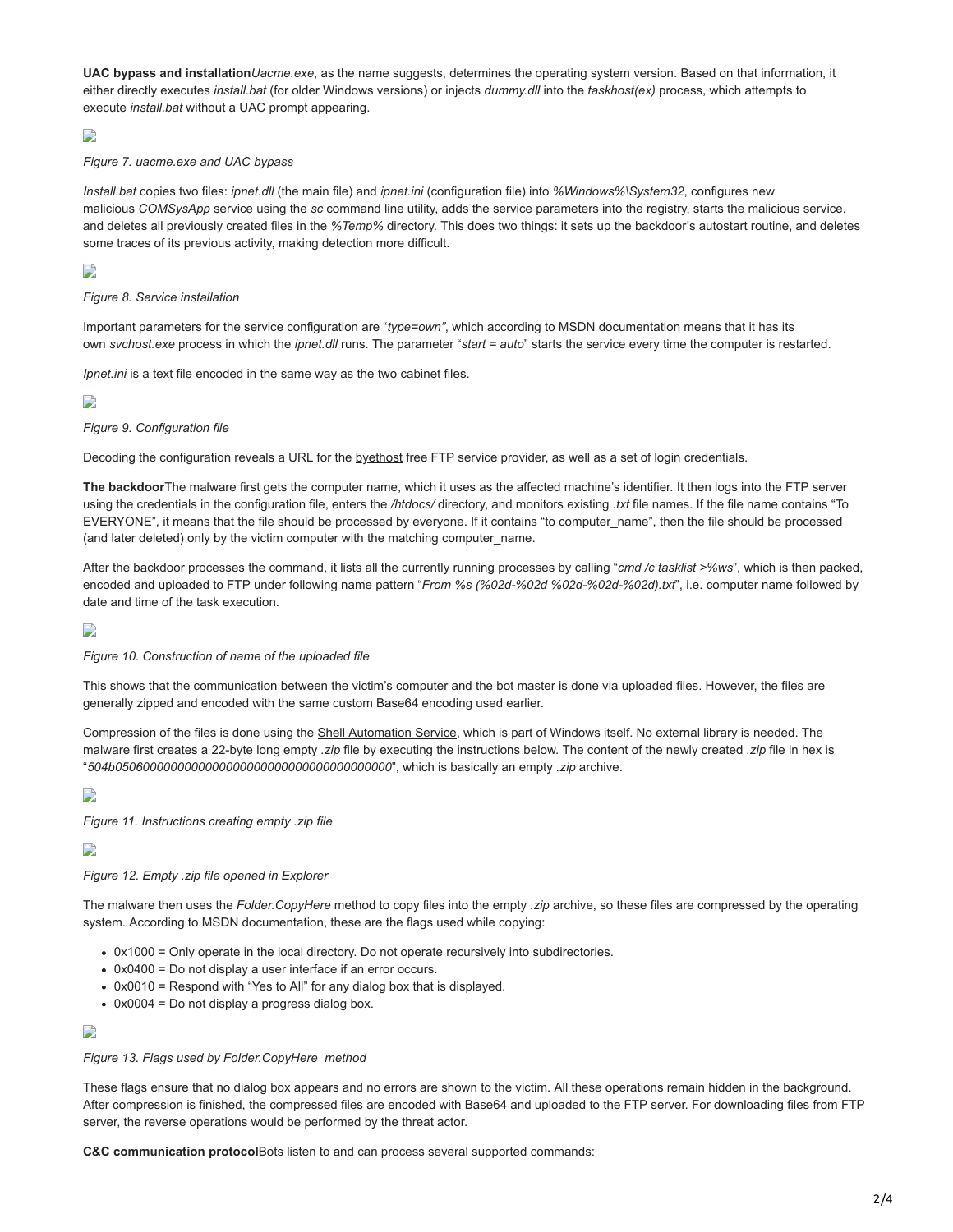| Command                                       | Meaning of command                                                                                                                                                                                                                            |
|-----------------------------------------------|-----------------------------------------------------------------------------------------------------------------------------------------------------------------------------------------------------------------------------------------------|
| cmd /c pull /f<br><file_name></file_name>     | copy <file_name> to temp.ini, pack it to temp.zip, encode and upload</file_name>                                                                                                                                                              |
| cmd /c pull<br><file_name></file_name>        | pack <file name=""> to temp.zip, encode and upload</file>                                                                                                                                                                                     |
| cmd /c chip<br><string></string>              | delete config file, write <string> to the new config file</string>                                                                                                                                                                            |
| cmd /c put<br><new_file_name></new_file_name> | put file from # <content># to the given path on infected system</content>                                                                                                                                                                     |
| cmd /c<br>$<$ command $>$<br><file></file>    | execute command and redirect its output to file, file gets zipped, encoded, uploaded                                                                                                                                                          |
| cmd /c<br><command/>                          | execute command; do not report about it back to c2                                                                                                                                                                                            |
| <parameters></parameters>                     | parameters to previously downloaded <file>, called <file> <parameters> using Winexec API, flag Show=SW HIDE</parameters></file></file>                                                                                                        |
| /user<br><parameters></parameters>            | execute previously downloaded <file>, called <file> <parameters>; do not report about it back to c2;<br/>use CreateProcessAsUser</parameters></file></file>                                                                                   |
| /user<br><parameters><br/>/stext</parameters> | execute previously downloaded <file>, called <file> <parameters> /stext "%APPDATA%\Temp\Temp.ini", result gets<br/>zipped, encoded, uploaded; misuses parameters from Nirsoft's utilities; use CreateProcessAsUser</parameters></file></file> |
| # <content>#</content>                        | <file>, which is unzip(base64decode (<content>))</content></file>                                                                                                                                                                             |

*Table 1. C&C commands*

## D

*Figure 14. Processing C&C commands*

Here are some examples of commands that could be issued using this method: *Example 1* Command:

## D

Encoded as:

IxXDK=NK2KKQK=zK2KXxKB-K0KXTKUKKIxKeKPxKINX8KBNK0xXpKBWKnNX6KUjKIWXZKBNK

## Result:

-yT/XXNKKKKKKyD8J6G=UtS6=KKKKXWKKKKzKKKKIVSH0hSjnbz1IFPH-OSi2yR80b8M2=nA0=-WnFYJ2yM-SORiyTXKZNKPKKKKKKKu4VtdTI2AbzIKKKK=KKKKKxKKKKKKKKKKNKWKKKKKKKKK=P8C=Ypr=S6LF9ZCPXLXNIKKKKKKNKXK/7KKKXUK

This result contains the contents of the *autoexec.bat* file. *Example 2* Command:

# D

Encoded as:

IxXDK=NK2KKQK=zK2KX6K=NK2KKQK=NK2KX/K/7KVKKWKUIK9WKWK=NKwNXJKUKKLxXQKUHKnKKQKBzK2KK5KUjKtWKWK/jKKKK

Result:

-yT/XXNKKKK2KyHRLOQ26PNrulo0KPtgJWK2KKKKC=SDoUMA0FczVC81jHAJQpYW4j=VU-LAYKl……..

This results in a file with a list of all files in C:\, sorted from newest to oldest. *Example 3* Command:

*#…encoded file…#LxX8KBzKnNXJKUKKLxXhK=-oWX3K=OK0xX1KUKKzNKHKUKKLxX3KBNKnNXjKBNKKKKv*

## Decoded as:

## D

Result:

In this case, attacker sent an encoded version of [Nirsoft's](http://www.nirsoft.net/) utility *[mailpv.exe](http://www.nirsoft.net/utils/mailpv.html)*, which was then executed with parameters above.